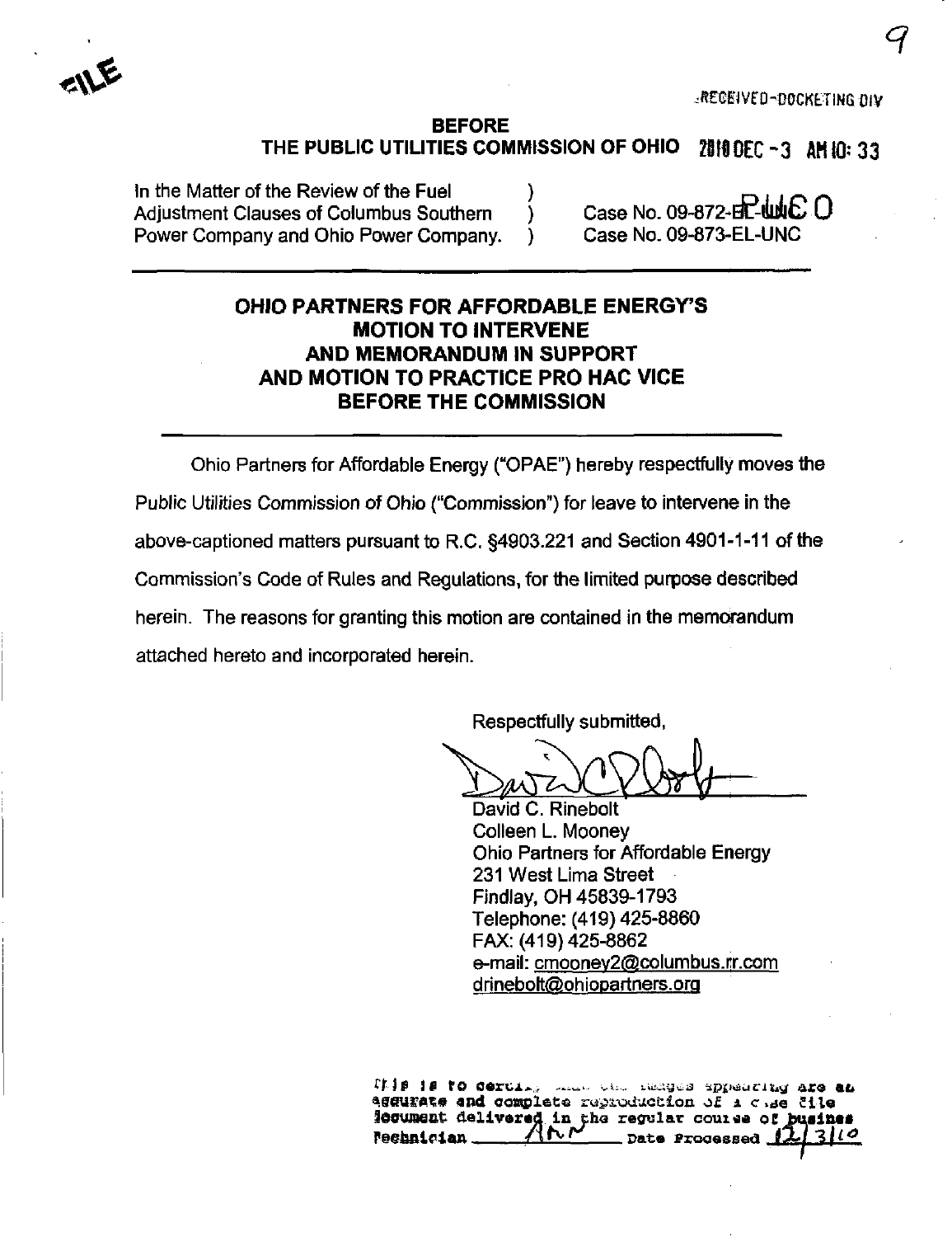#### BEFORE THE PUBLIC UTILITIES COMMISSION OF OHIO

In the Matter of the Review of the Fuel Adjustment Clauses of Columbus Southern (b) Case No. 09-872-EL-UNC Power Company and Ohio Power Company. ) Case No. 09-873-EL-UNC

#### MEMORANDUM IN SUPPORT OF MOTION TO INTERVENE

Ohio Partners for Affordable Energy ("OPAE") should be pemnitted to intervene in these matters pursuant to Section 4903.22.1, Revised Code, and the Commission's Rules and Regulations contained in Rule 4901-01-11 of the Ohio Administrative Code. The above-referenced matters concern the review of the fuel adjustment clauses of Columbus Southern Power Company and Ohio Power Company (together, "Companies"). Although the hearing in these cases has already concluded, OPAE should be granted intervention because OPAE is an intervener in Case No. 10-1261- EL-UNC, the docket concerning the annual Significantly Excessive Earnings Test ("SEET") made pursuant to Revised Code Section 4928.143(F) and Rule 4901:1-35- 10, Ohio Administrative Code. On November 30, 2010, AEP-Ohio. the Staff of the Public Utilities Commission of Ohio, the Ohio Hospital Association, the Ohio Manufacturers Association, the Kroger Company ("Kroger"), and Ormet filed a stipulation and recommendation purporting to resolve the issues in the SEET docket as well as the issues in the two FAC dockets. OPAE opposes this stipulation and recommendation and therefore requests intervention in the above-reference dockets that were included in the stipulation and recommendation.

In determining whether to permit intervention, the following criteria are to be considered: the nature of the person's interest; the extent to which that interest is represented by existing parties; the person's potential contribution to a just and expeditious resolution of the proceeding; and, whether granting the intervention will

- 1 -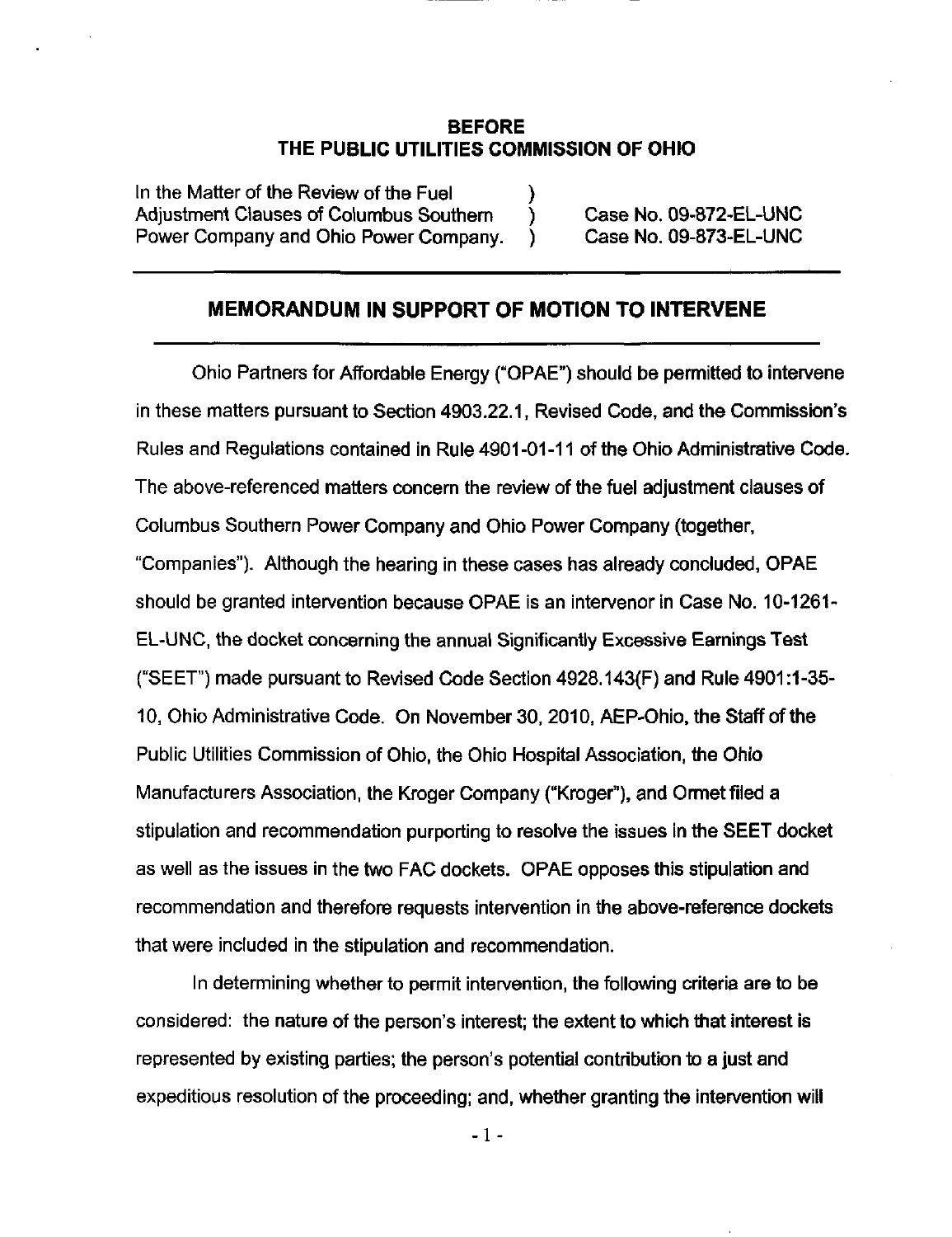unduly delay or unjustly prejudice any existing party. OPAE meets all four criteria for intervention in these matters.

OPAE is an Ohio corporation with a stated purpose of advocating for affordable energy policies for low and moderate income Ohioans; as such, OPAE has a real and substantial interest in these proceedings, which concern the fuel adjustment clauses of the Companies. Additionally, OPAE includes as members non-profit organizations located in the service areas that will be affected by these proceedings.^ Moreover, many of OPAE's members are community action agencies. Under the federal legislation authorizing the creation and funding of these agencies, originally known as the Economic Opportunity Act of 1964, community action is charged with advocating for low-income residents of their communities. $<sup>2</sup>$ </sup>

 $<sup>1</sup>$  A list of OPAE members can be found on the website: [www.ohiopartners.org.](http://www.ohiopartners.org)</sup>

 $^2$  See 42 U.S.C. 672:

The purposes of this subtitle are-

<sup>(1)</sup> to provide assistance to States and local communities, working through a network of community action agencies and other neighborhood-based organizations, for the reduction of poverty, the revitalization of low-income communities, and the empowerment of low-income families and individuals in rural and urban areas to become fully self-sufficient (particularly families who are attempting to transition off a State program carried out under part A of title IV of the Social Security Act (42 U.S.C. 601 et seq.)); and

<sup>(2)</sup> to accomplish the goals described in paragraph (1) through-

<sup>(</sup>A) the strengthening of community capabilities for planning and coordinating the use of a broad range of Federal, State, local, and other assistance (including private resources) related to the elimination of poverty, so that this assistance can be used in a manner responsive to local needs and conditions;

<sup>(</sup>B) the organization of a range of services related to the needs of low-income families and individuals, so that these services may have a measurable and potentially major impact on the causes of poverty in the community and may help the families and individuals to achieve self-sufficiency;

<sup>(</sup>C) the greater use of innovative and effective community-based approaches to attacking the causes and effects of poverty and of community breakdown;

<sup>(</sup>D) the maximum participation of residents of the low-income communities and members of the groups served by programs assisted through the block grants made under this subtitle to empower such residents and members to respond to the unique problems and needs within their communities; and

<sup>(</sup>E) the broadening of the resource base of programs directed to the elimination of poverty so as to secure a more active role in the provision of services for-

<sup>(</sup>i) private, religious, charitable, and neighborhood-based organizations; and

<sup>(</sup>ii) individual citizens, and business, labor, and professional groups, who are able to influence the quantity and quality of opportunities and services for the poor.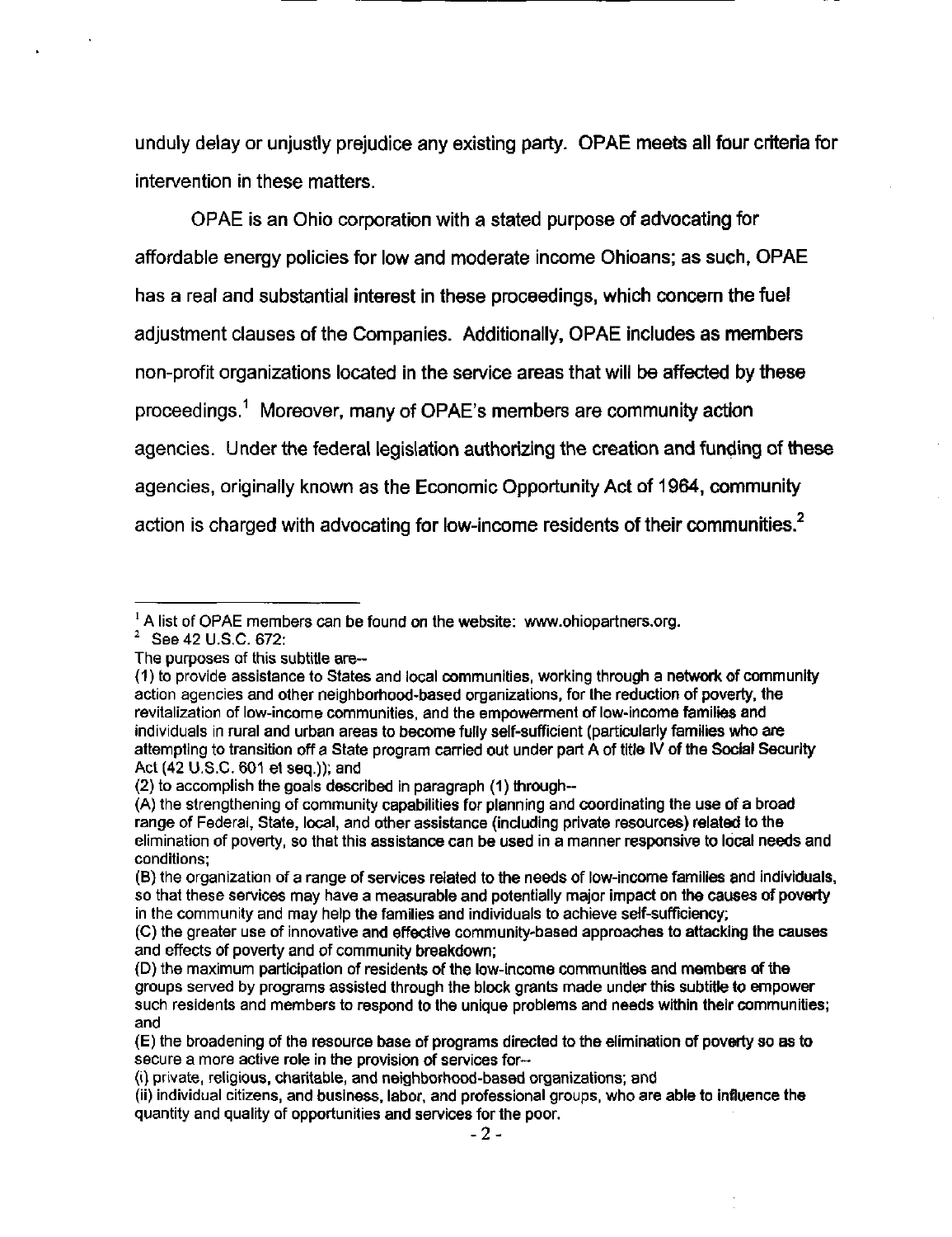OPAE also provides essential services in the form of bill payment assistance programs and weatherization and energy efficiency services to low income customers of the Companies. OPAE members are also ratepayers of the Companies. Further, OPAE has been recognized by the Commission in the past as an advocate for consumers and particularly low-income consumers, all of whom will be affected by the outcome of these proceedings.

OPAE's primary interest in this case is to protect the interests of low and moderate income Ohioans and OPAE members whose provision of electric service will be affected by these proceedings. Although the hearing in these matters has concluded, OPAE should be granted intervention for the limited purpose of opposing the stipulation and recommendation filed in these dockets on November 30, 2010. If granted intervention, OPAE will not attempt to add to the record in these proceedings except for purposes of opposing the November 30, 2010 stipulation and recommendation. OPAE will require the opportunity to review the record in these causes, an opportunity due any litigant -and, will request an extension of the procedural schedule in a separate filing. OPAE's purpose for requesting intervention is to allow OPAE the opportunity to offer input on the November 30, 2010 stipulation and recommendation in all dockets in which it was filed.

Moreover, statutes and rules governing intervention should be liberally construed in favor of intervention. This includes late requests for intervention. The Commission has granted late requests for intervention in other electric utility matters, and even in the SEET docket where the Commission granted Kroger's untimely request for limited intervention. Entry (December 1, 2010) at 4. OPAE's request for intervention, like Kroger's request, is limited to a specific purpose and, therefore, reasonably made.

3-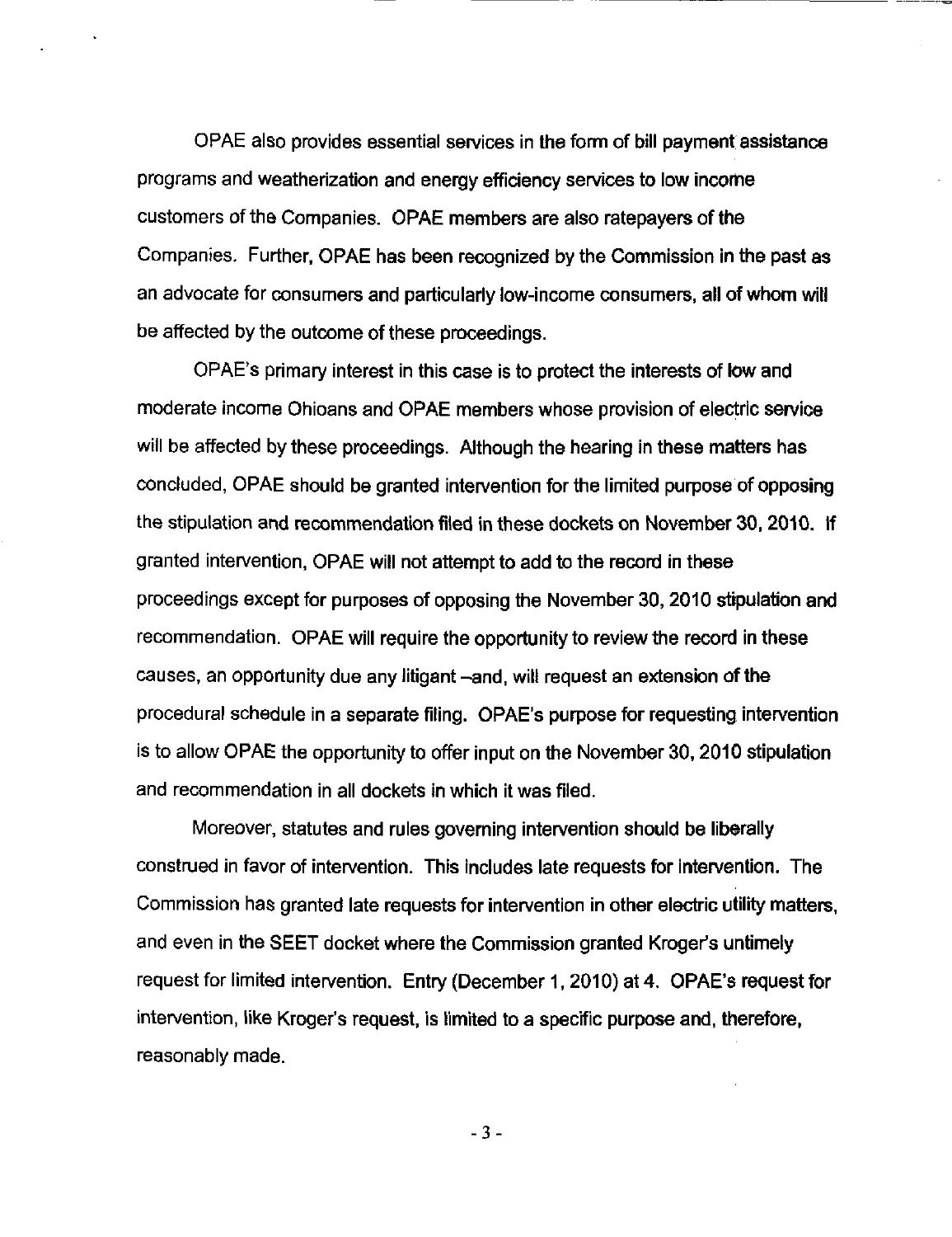For the above reasons, OPAE has a direct, real and substantial interest in these matters. The disposition of these matters may impair or impede OPAE's ability to protect its interests. No other party to the matters will adequately represent the interests of OPAE. OPAE is a rare organization that serves as an advocate, service provider and nonprofit customer group. No other party represents this group of interests. OPAE's participation in these matters will not cause undue delay, will not unjustly prejudice any existing party, and will contribute to the just and expeditious resolution of the issues raised by these proceedings. Therefore, OPAE's intervention in these proceeding should be granted for the limited purpose of opposing the stipulation and recommendation filed in these proceedings on November 30. 2010.

Respectfully submitted,

Colleen L. Mooney David C. Rinebolt Ohio Partners for Affordable Energy 231 West Lima Street Findlay, OH 45840 Telephone: (419) 425-8860 FAX: (419) 425-8862 cmooney2@columbus.rr.com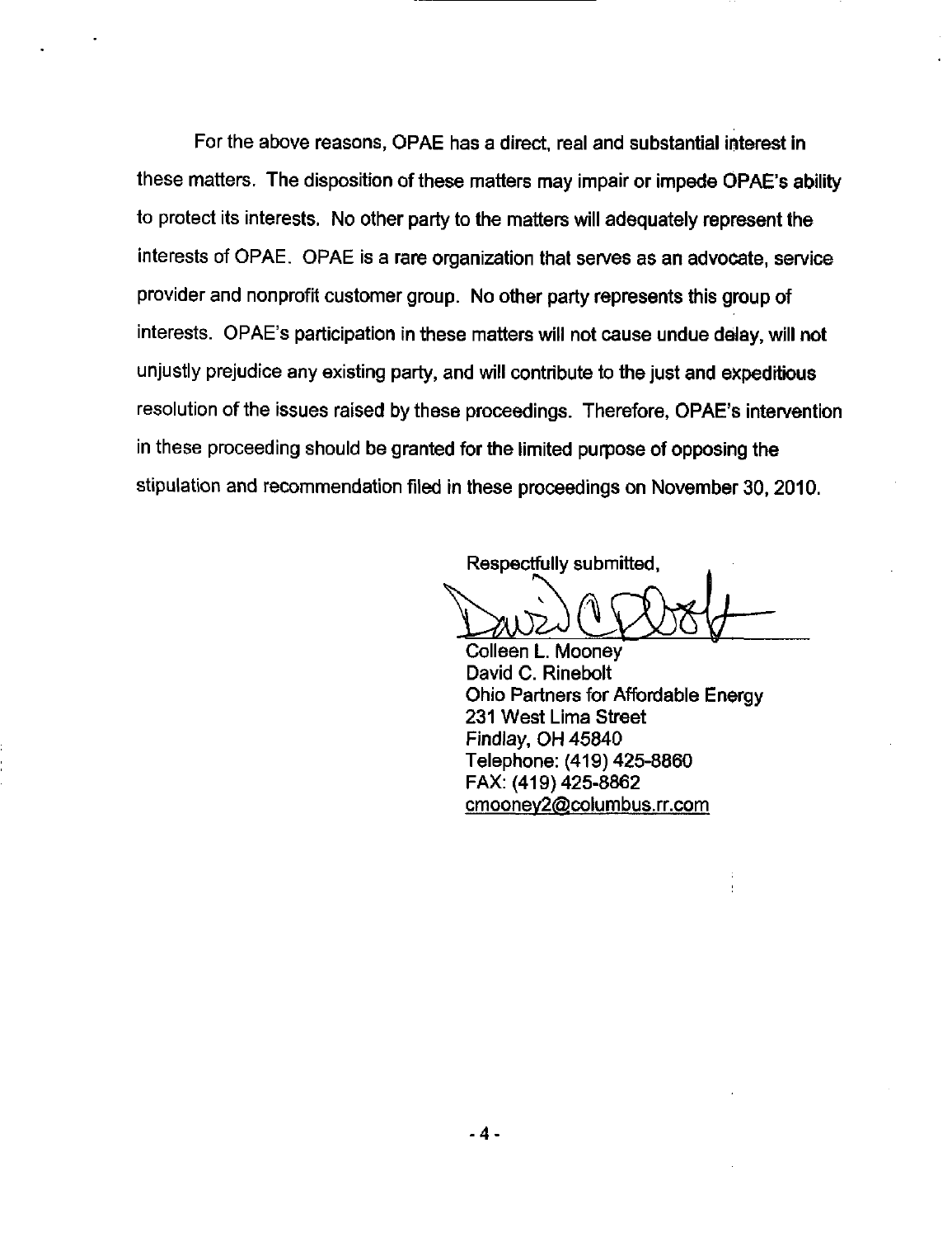#### BEFORE THE PUBLIC UTILITIES COMMISSION OF OHIO

In the Matter of the Review of the Fuel Adjustment Clauses of Columbus Southern (b) Case No. 09-872-EL-UNC Power Company and Ohio Power Company. ) Case No. 09-873-EL-UNC

### MOTION TO ADMIT DAVID C. RINEBOLT TO PRACTICE PRO HAG VICE BEFORE THE COMMISSION

Pursuant to Rule 4901-1-08(8) of the Ohio Administrative Code. Colleen L. Mooney (0015668), an attorney licensed to practice in the State of Ohio, respectfully petitions the Commission to permit David C. Rinebolt to practice pro hac vice before the Commission in the above-referenced cases. Mr. Rinebolt represents Ohio Partners for Affordable Energy, which is an Ohio corporation engaged in advocating for affordable energy policies.

Mr. Rinebolt graduated from the Columbus School of Law of the Catholic University of America in May 1981. As an active member of the District of Columbia Bar, Bar No. 367210. Mr. Rinebolt is licensed to practice before the federal courts of the District of Columbia. Furthermore. Mr. Rinebolt has practiced law continuously since being admitted to the District of Columbia bar in October 1982. He has been granted permission to practice pro hac vice before this Commission on numerous occasions.

WHEREFORE, Colleen L. Mooney respectfully requests that David C. Rinebolt be permitted to practice before the Commission in the aforementioned dockets.

5-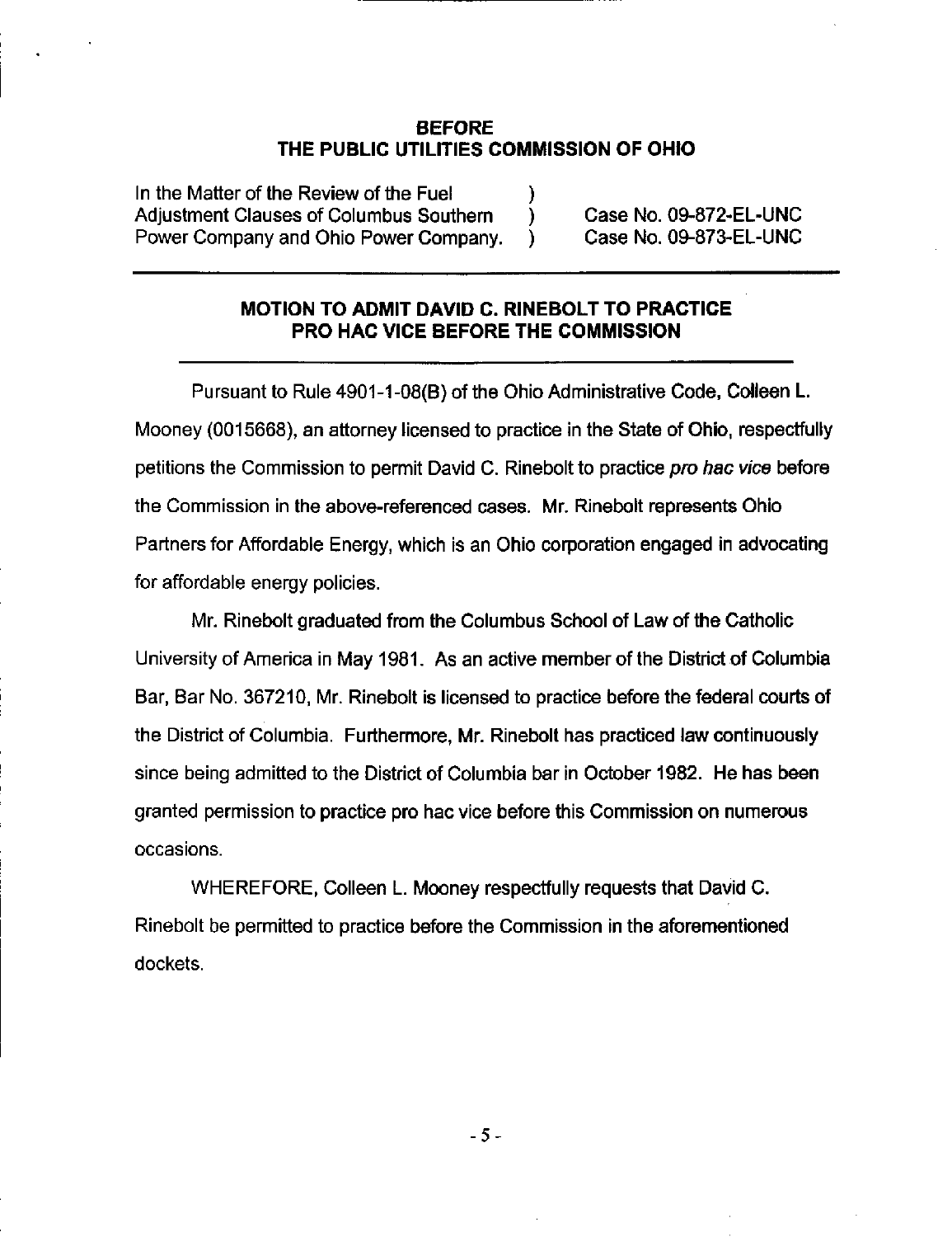Respectfully submitted,

DCR Jolleen L. Colleen L. Mooney

Ohio Partners for Affordable Energy 231 West Lima Street Findlay, OH 45840 Telephone: (419) 425-8860 FAX: (419) 425-8862 [cmoonev2@columbus.rr.com](mailto:cmoonev2@columbus.rr.com)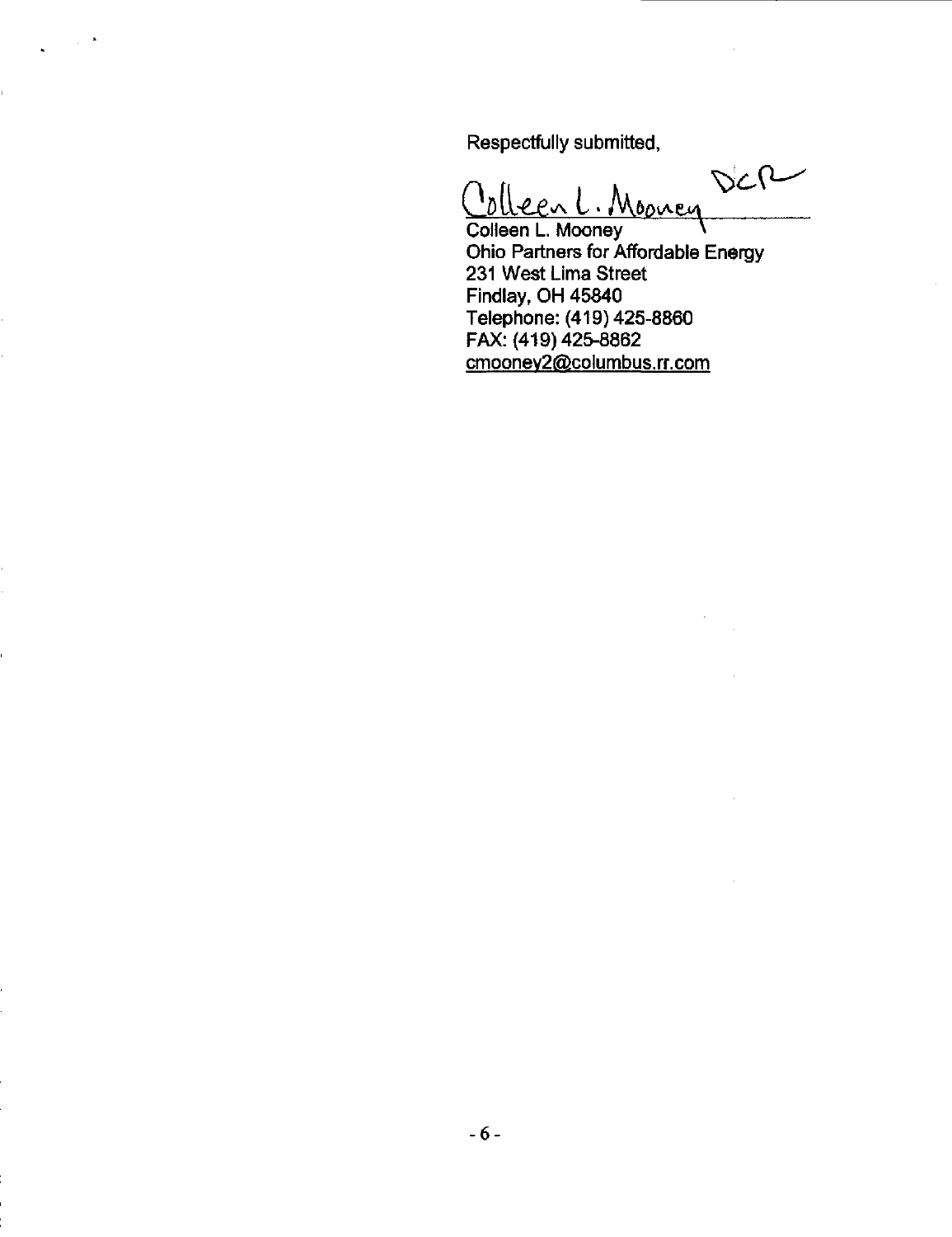#### CERTIFICATE OF SERVICE

I hereby certify that a copy of the foregoing Motion to Intervene and

Memorandum of Support and Motion to Practice Pro Hac Vice was served by regular

U.S. Mail upon the following parties identified below in this case on this 2nd day of

December 2010.

 $\Delta z$ . Cleb

David C. Rinebolt

Steven T. Nourse Selwyn Dias American Electric Power 1 Riverside Plaza, 29<sup>th</sup> Floor Columbus, Ohio 43215 [stnourse@aep.com](mailto:stnourse@aep.com)  [dconwav@portenwriaht.com](mailto:dconwav@portenwriaht.com) 

Thomas W. McNamee Attorney General's Office Public Utilities Commission Section 180 E. Broad Street, 6<sup>th</sup> Floor Columbus, Ohio 43215-3793 [thomas.mcnamee@puc.state.oh.us](mailto:thomas.mcnamee@puc.state.oh.us)  [sarah.parrot@puc.state.oh.us](mailto:sarah.parrot@puc.state.oh.us) 

David F. Boehm Michael L. Kurtz Boehm, Kuriz & Lowry 36 East Seventh Street, Suite 1500 Cincinnati, Ohio 45202 [dboehm@BKLIawfirm.com](mailto:dboehm@BKLIawfirm.com)  [mkurtz@BKLIawfirm.com](mailto:mkurtz@BKLIawfirm.com) 

Richard L. Sites Ohio Hospital Association 155 East Broad Street, 15<sup>th</sup> Floor Columbus, Ohio 43215-3620 [ricks@ohanet.orq](mailto:ricks@ohanet.orq)

Maureen R. Grady Melissa Yost Office of Ohio Consumers' Counsel 10 W. Broad Street, 18<sup>th</sup> Floor Columbus, Ohio 43215-3485 [qradv@occ.state.oh.us](mailto:qradv@occ.state.oh.us)  [vost@occ.state.oh.us](mailto:vost@occ.state.oh.us) 

Samuel C.Randazzo Joseph M. Clark McNees Wallace & Nurick 21 East State Street, 17<sup>th</sup> Floor Columbus, Ohio 43215 [sam@mwncmh.com](mailto:sam@mwncmh.com)  [iclark@mwncmh.com](mailto:iclark@mwncmh.com) 

Thomas J. O'Brien Bricker & Eckler 100 South Third Street Columbus, Ohio 43215-4291 [tobrien@bricker.com](mailto:tobrien@bricker.com) 

Michael R. Smalz Ohio Poverty Law Center 555 Buttles Avenue Columbus, Ohio 43215 [msmalz@ohiopovertvlaw.org](mailto:msmalz@ohiopovertvlaw.org)  [imaskowak@ohiopovertvlaw.org](mailto:imaskowak@ohiopovertvlaw.org) 

 $-7-$